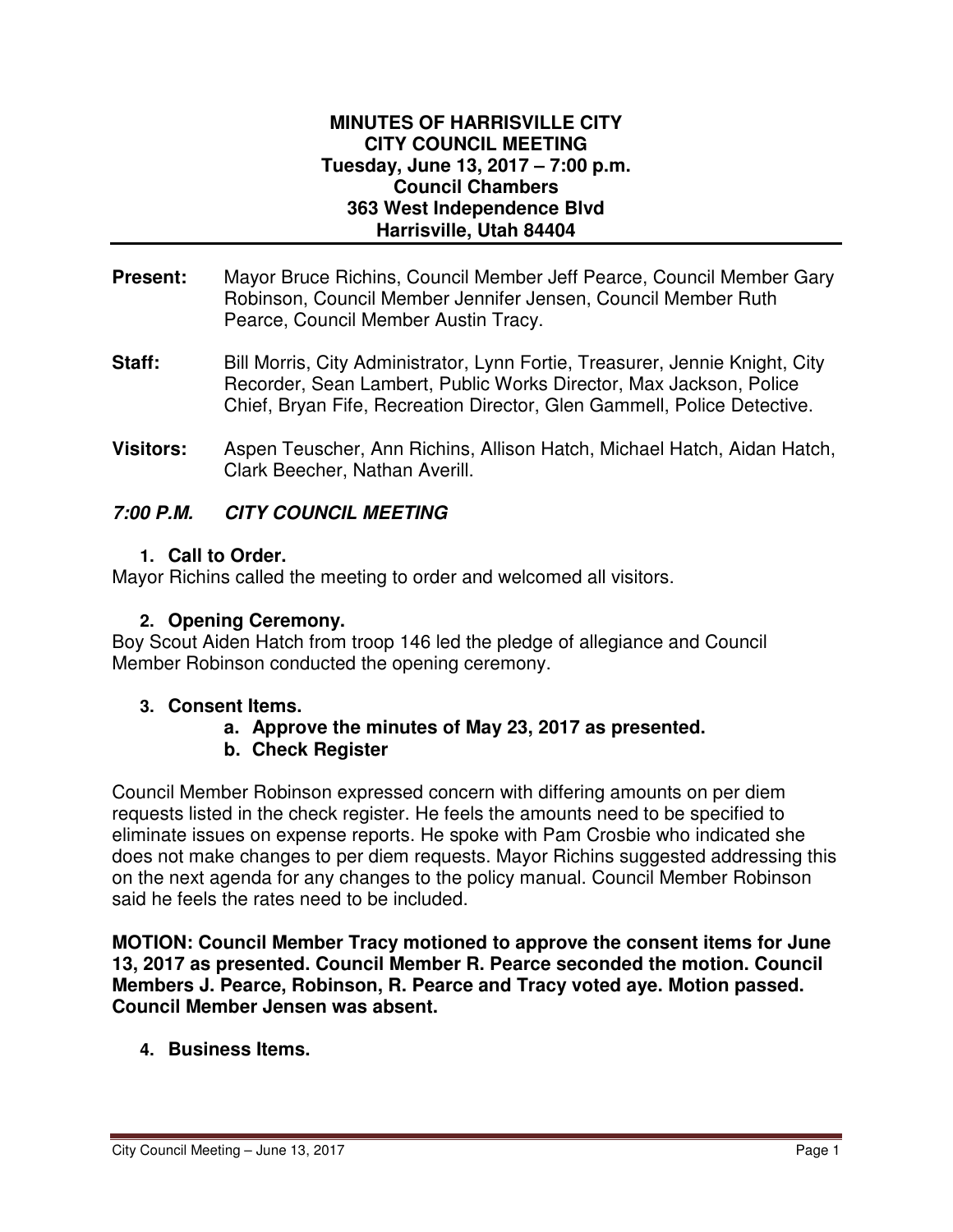**a. PUBLIC HEARING: Harrisville City Resolution 2017-04; a resolution adopting the FY 2016-17 amended budget for the fiscal year ending June 30, 2017.** 

**MOTION: Council Member J. Pearce motioned to open a public hearing on Harrisville City Resolution 2017-04; a resolution adopting the FY 2016-17 amended budget for the fiscal year ending June 30, 2017. Council Member R. Pearce seconded the motion. A Roll Call vote was taken.** 

| <b>Council Member Tracy</b>     | <b>Yes</b>    |
|---------------------------------|---------------|
| <b>Council Member R. Pearce</b> | <b>Yes</b>    |
| <b>Council Member Jensen</b>    | <b>Absent</b> |
| <b>Council Member Robinson</b>  | Yes           |
| <b>Council Member J. Pearce</b> | Yes           |

# **Motion passed 4-0.**

Lynn Fortie explained when the end of the fiscal year approaches, he selects the budget line items that need amendments and submits these to Council as necessary. He outlined the changes on the expenditure side including Mayor and Council travel and training, salaries and wages in Administration, Building Inspection/Planning, Public Works/Maintenance, and Recreation. Alcohol enforcement was also adjusted under the Police Department. Engineering was adjusted under the Administration. Miscellaneous revenue was also adjusted to reflect the surplus.

[Council Member Jensen arrived]

Mayor Richins asked if there is explanation for why Public Works/Maintenance salaries and wages were over by that large amount and speculated this might be due to over time through the snow plow season. Lynn Fortie clarified over time is listed as a separate line item. Mayor and Council gave a short discussion as to where this might have come from. Lynn Fortie explained he would have to check with Pam Crosbie on any changes.

Bill Morris explained the engineering costs are due to increased building.

Mayor Richins asked for explanation on the alcohol enforcement line item. Max Jackson explained the alcohol enforcement money comes from different sources. Normally we have included all of the payouts from one account, the beer tax, which is based on population, number of alcohol distributors, and alcohol related incidents in the area. We now have created a more comprehensive plan regarding how the money will be spent; with saturation of patrols, or equipment or whatnot. We also collect highway safety tax. In the past we have billed the shifts for highway safety out of the beer tax line item, although the shifts were paid from highway safety money received. We are now required to pay out of different funds; seat belt, highway safety, and beer tax. Any grant money received is put into the general fund. The payout to officers comes through these line items. Council Member Robinson asked where this is listed as received in the general fund. Lynn Fortie explained under grants.

No public comments were offered.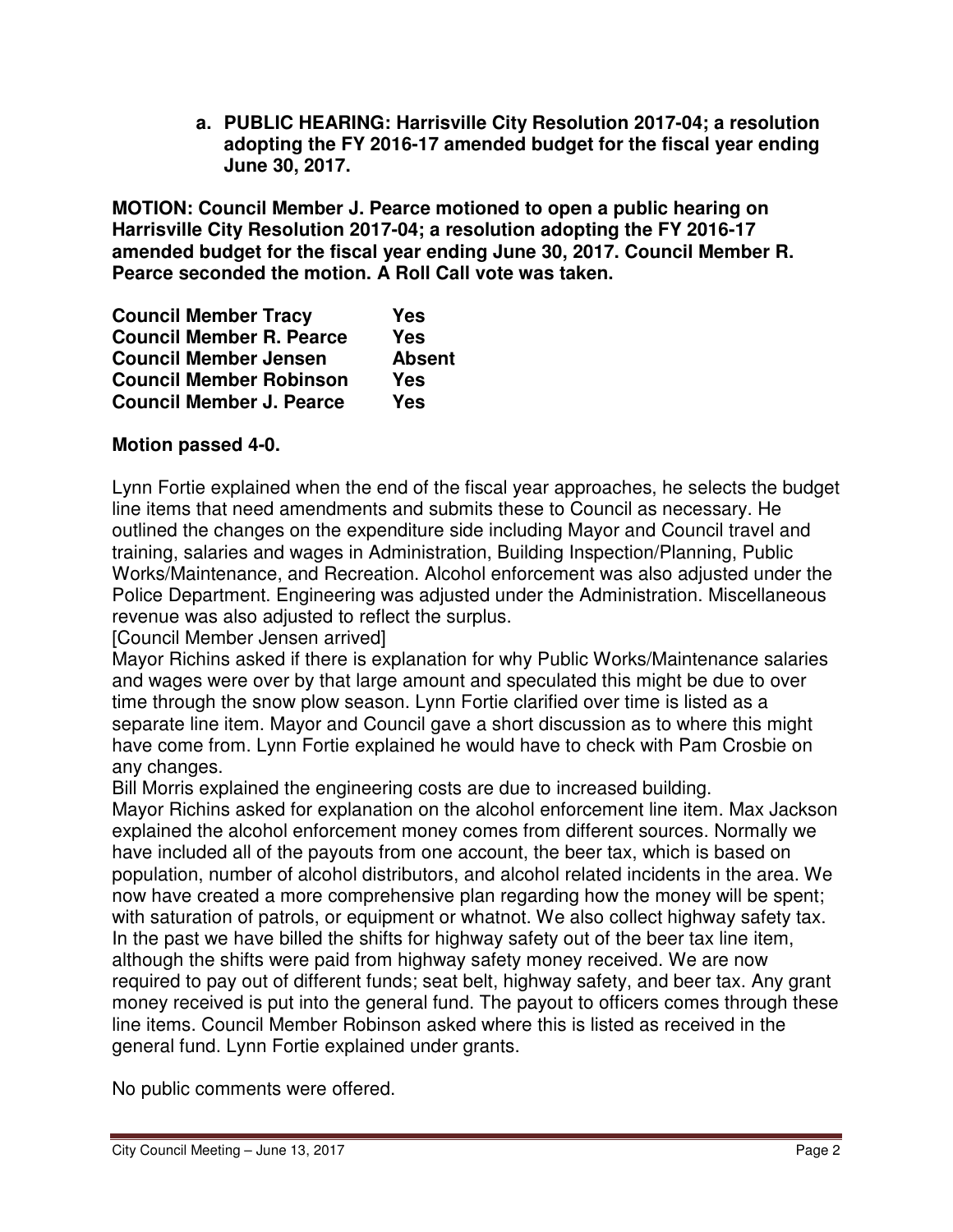**MOTION: Council Member R. Pearce motioned to close the public hearing. Council Member Jensen seconded the motion. A Roll call vote was taken.** 

| <b>Council Member Tracy</b>     | Yes |
|---------------------------------|-----|
| <b>Council Member R. Pearce</b> | Yes |
| <b>Council Member Jensen</b>    | Yes |
| <b>Council Member Robinson</b>  | Yes |
| <b>Council Member J. Pearce</b> | Yes |

### **Motion passed 5-0.**

Council Member J. Pearce asked how the Mayor and Council training and travel exceeded the budgeted amount. Council Member R. Pearce asked if Council could vote on the amended budget before they open the next public hearing.

Council Member Robinson said the league training suggested budget amendments take place throughout the year when changes are made, rather than the end of the year. Lynn Fortie pointed out the public hearing requirement and advertisement costs which would be expensive costs to the city. Additionally these are not large amendments which cannot be predicted through the year. Council Member Robinson said there were other items voted on that were not included in the budget discussion last year. Lynn Fortie asked what items Council Member Robinson is referring to. Council Member Robinson said the street sweeper. Bill Morris pointed out this was included in the budget under storm water. Any amendments would have to be included in this amendment work sheet. He explained the difference between budgeted items and allotments. The storm water allotment is voted on during the budget discussion but only items that are included are spent. Council Member J. Pearce said other entities do these same budgeting practices. Bill Morris explained the road funds are allotted each year as well. Council then approves the expenditure of the funds throughout the year. Mayor Richins explained this same practice is proposed for the next fiscal year. Bill Morris confirmed these large allotments are budgeted in case of an emergency situation as well. When in actuality they may not be spent.

#### **b. Discussion/possible action to adopt the FY 2016-17 amended budget for the fiscal year ending June 30, 2017.**

**MOTION: Council Member R. Pearce motioned to approve Harrisville City Resolution 2017-04; a resolution adopting the FY2016-17 amended budget for the fiscal year ending June 30, 2017. Council Member Tracy seconded the motion. A Roll Call vote was taken.** 

| <b>Council Member Tracy</b>     | Yes        |
|---------------------------------|------------|
| <b>Council Member R. Pearce</b> | Yes        |
| <b>Council Member Jensen</b>    | Yes        |
| <b>Council Member Robinson</b>  | <b>Yes</b> |
| <b>Council Member J. Pearce</b> | Yes        |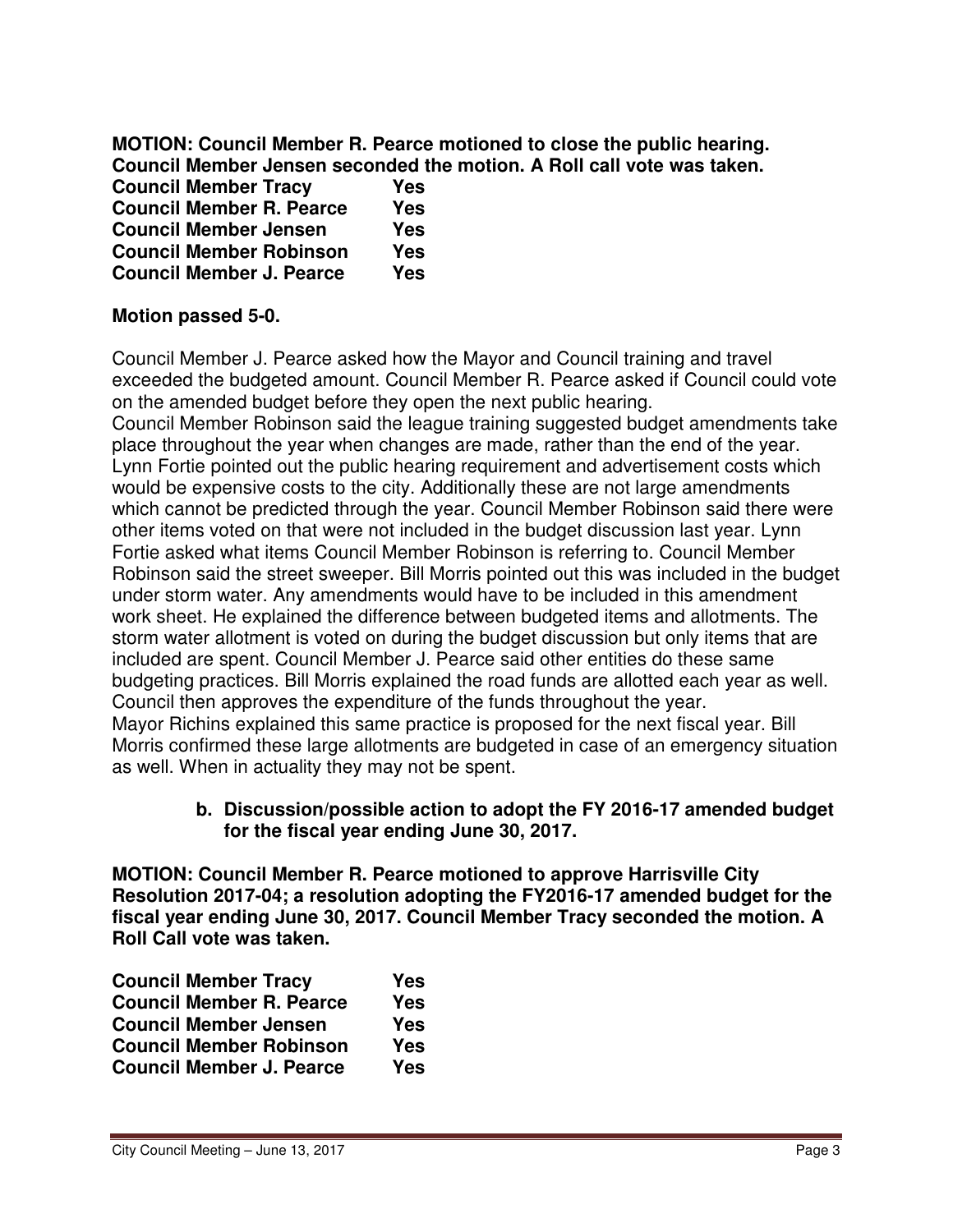### **Motion passed 5-0.**

**c. PUBLIC HEARING: Harrisville City Resolution 2017-05; a resolution adopting the FY 2017-18 final budget for the fiscal year ending June 30, 2018.** 

**MOTION: Council Member R. Pearce motioned to open a public hearing on Harrisville City Resolution 2017-05; a resolution adopting the FY 2017-18 final budget for the fiscal year ending June 30, 2018. Council Member J. Pearce seconded the motion. All Council Members voted aye. Motion passed.** 

Lynn Fortie mentioned he received the certified tax rate for the next fiscal year today and will include the amount in the final budget. This increases the use of fund balance from \$77,694 to \$85,103.

Nathan Averill, 1292 Georgia Ave, asked if the budget is set at the beginning of the year and amended at the end of the year due to the expenditures exceeding the revenue. Are the balances shrinking or staying the same.

Mayor Richins pointed out revenue is coming in above projections for this fiscal year but there are a couple more months to go.

**MOTION: Council Member J. Pearce motioned to close the public hearing. Council Member Jensen seconded the motion. A Roll Call vote was taken.** 

| <b>Council Member Tracy</b>     | Yes        |
|---------------------------------|------------|
| <b>Council Member R. Pearce</b> | <b>Yes</b> |
| <b>Council Member Jensen</b>    | <b>Yes</b> |
| <b>Council Member Robinson</b>  | <b>Yes</b> |
| <b>Council Member J. Pearce</b> | Yes        |

## **Motion passed 5-0.**

Lynn Fortie said the city is doing well this fiscal year. There was a surplus of 170,000 at one point and staff anticipates having a healthy surplus in the end. Bill Morris restated the question of whether this is a regular practice. Lynn Fortie said this is pretty normal each year. Council Member Jensen said she didn't remember amending the budget last year. Bill Morris explained budget projections are like looking into a crystal ball for the next year. Lynn Fortie said this is an appreciated concern but revenue is higher than expected. Council Member Robinson asked if money will be taken out of the fund balance, will the general fund balance go down. Lynn Fortie explained these are two different scenarios. The fund balance will not create a decrease in the general fund. If there is less revenue received, the use of fund balance would be used. If there is an increase in revenue, the use of fund balance shows a positive increase.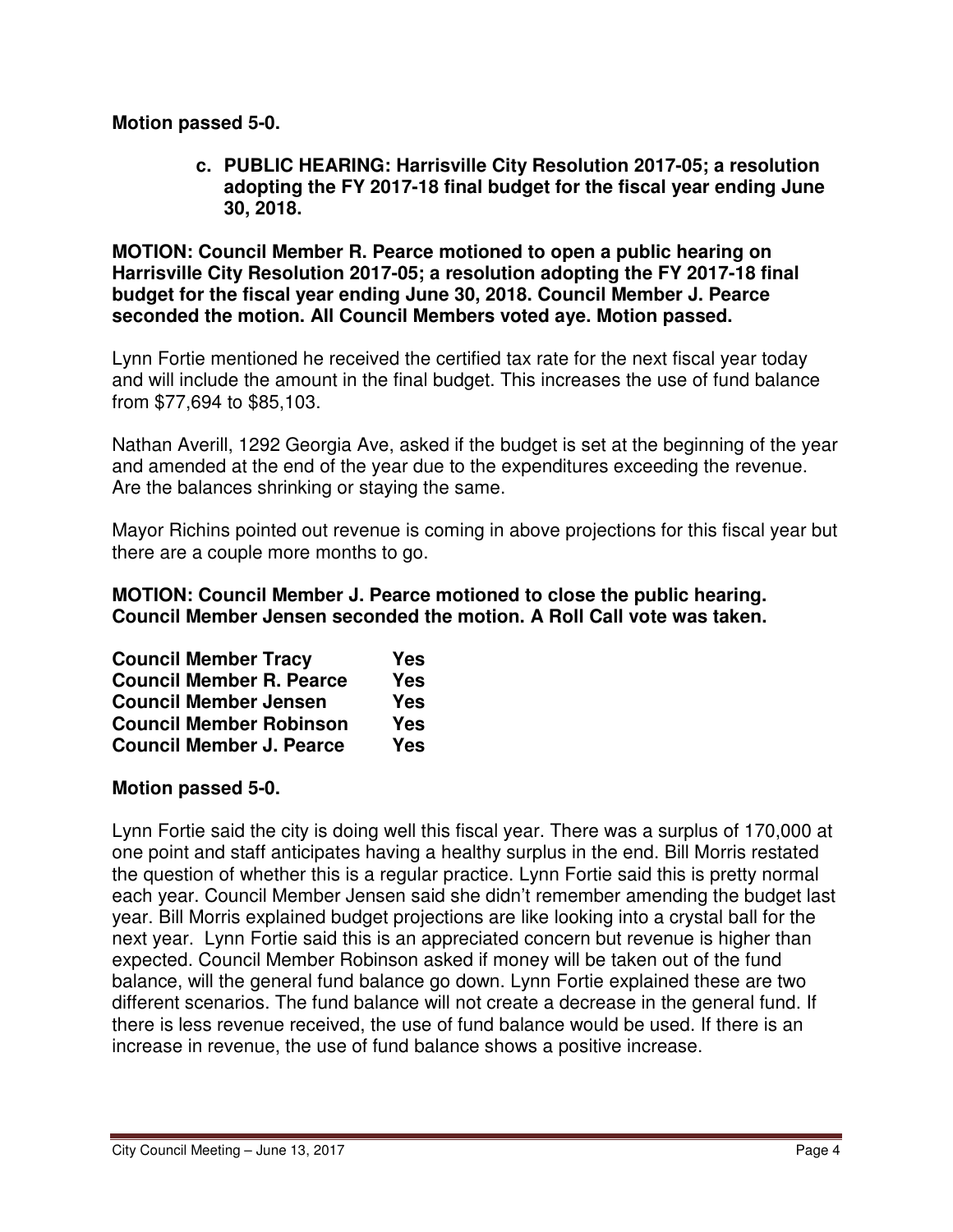Council Member Robinson asked if the \$300,000 park impact fees are the total amount in the budget and whether staff is anticipating spending the entire amount. Bill Morris said the practice is allotting the amount in case there is need for using this. Next year we will be seeking the RAMP grant that we were denied this year. If we receive the grant next year, we will use this. He reminded Council the need for this RAMP grant.

Council Member Robinson said he followed up on the policy of officers driving cars home. He reviewed Salt Lake City policy which requires officers living outside the limit to pay \$3.00 per mile to reimburse for gas. Max Jackson said our current policy says 25 miles outside the city limits. Weber County's policy is a little less than ours; Salt Lake County is a little more. Outside of Weber County limit, they end up paying \$50. Officer Glen Gammell said Salt Lake's policy is reasonable and highway patrol is 50 miles from the district where they work.

Council Member Robinson asked about the 90/10 benefit contribution. He stated Obama care is 80/20 with a marriage penalty. He noticed the benefits increased this budget. Council Member Jensen said benefits increased everywhere, Ogden City's increased 12%. Mayor Richins pointed out our broker was able to setup a 5% increase which is a deal. Lynn Fortie pointed out the increase is specifically health insurance, retirement did not increase. Council Member Robinson said in his opinion there will reach a point when things have to stop and he feels we are not getting prepared for it. Mayor Richins asked if Council Member Robinson would prepare a proposal.

### **d. Discussion/possible action to adopt the FY 2017-18 final budget for the fiscal year ending June 30, 2018.**

**MOTION: Council Member J. Pearce motioned to approve Harrisville City Resolution 2017-05; a resolution adopting the FY 2017-18 final budget for the fiscal year ending June 30, 2018, including the certified tax rate. Council Member Tracy seconded the motion. A Roll Call vote was taken.** 

| <b>Council Member Tracy</b>     | Yes        |
|---------------------------------|------------|
| <b>Council Member R. Pearce</b> | <b>Yes</b> |
| <b>Council Member Jensen</b>    | <b>Yes</b> |
| <b>Council Member Robinson</b>  | No         |
| <b>Council Member J. Pearce</b> | <b>Yes</b> |

**Motion passed 4-1.** 

### **e. Discussion/possible action on Resolution 2017-06; a resolution approving an interlocal agreement with Marriott-Slaterville City for financial, licensing, and human resource staffing and materials.**

Bill Morris explained we have a close working relationship with Marriott-Slaterville including the recreation program, street sweeping services, and city administrator services. They currently only have a staff of 4 employees. The Marriott-Slaterville mayor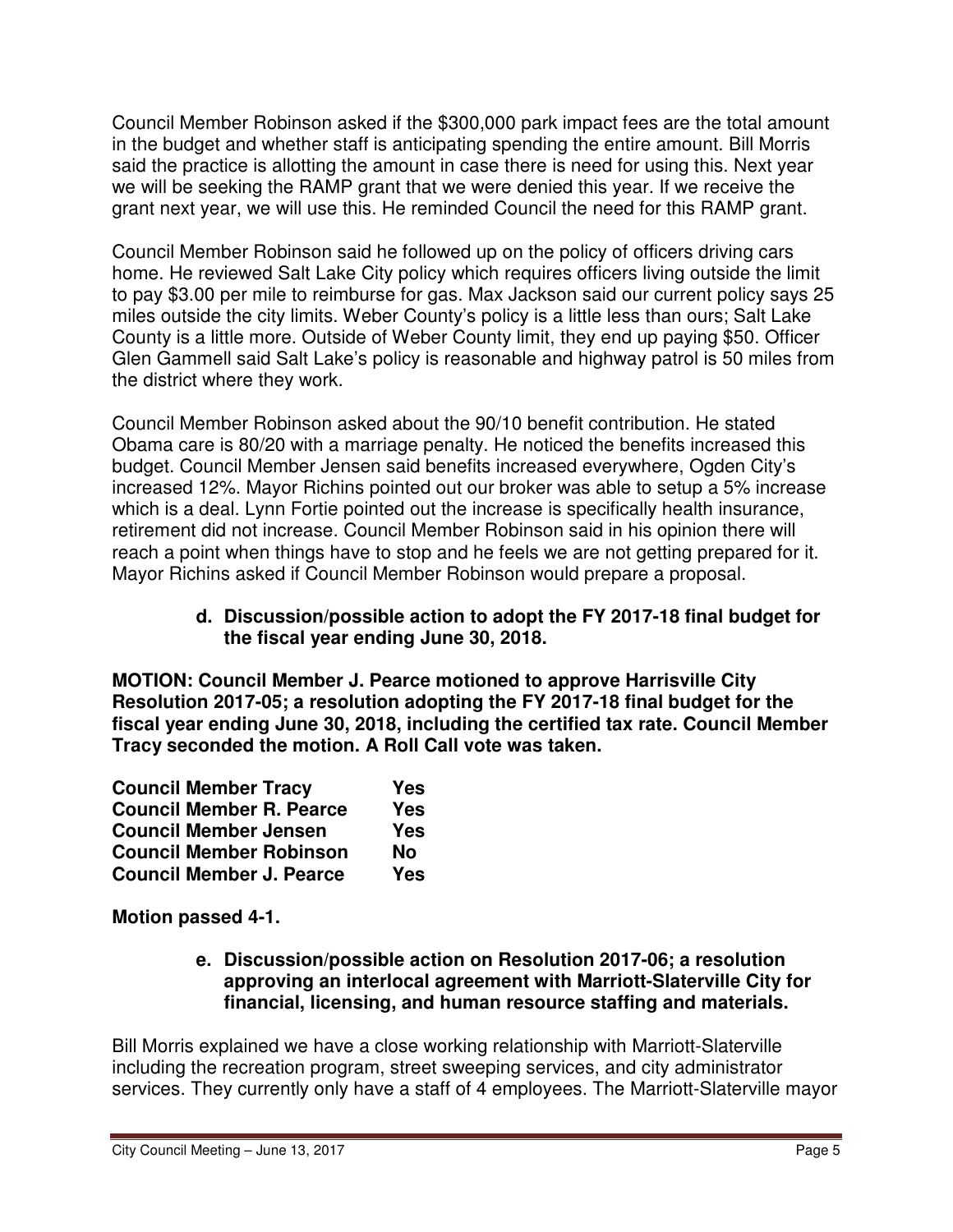has been serving as finance officer for the last 17 years and is leaving office the end of this year. The auditor is mandating the city create a separation for finance services. This proposal includes Pam Crosbie to cover finance services, business license/solicitor licenses, and human resources. Stream lining services between the two cities. When Harrisville holds trainings, Pam will just invite the Marriott-Slaterville employees. He has proposed some numbers to cover the expenses including an administrative fee. Lynn Fortie's nephew will be covering the finance officer position at Marriott-Slaterville and will be Lynn's assistant. Lynn Fortie will still be covering Harrisville City. Harrisville will be reimbursed for audit and computer services as well.

Council Member Robinson asked where the revenue will go into and asked if the expense will be paid from payroll. Lynn Fortie said this will all happen within the same fiscal year, if there were to be cross over between years, that might create a need for new accounts to be created. Bill Morris pointed out Marriott-Slaterville will pay all of the FICA requirements. Lynn Fortie also explained there will probably be some worker's comp as well but the FICA is more expensive. Bill Morris suggested increasing the proposal to \$11,000. He explained a check will be cut once a year by the next pay period after the budget is passed and the reimbursement will be billed. Council Member J. Pearce asked about the automatic renewal, he feels this under hands the city's ability to dissolve the contract. Bill Morris pointed out there is an option for termination with notice. He will have this reviewed by independent attorneys because he cannot sign as the city attorney for either city on this contract.

**MOTION: Council Member J. Pearce motioned to approve Harrisville City Resolution 2017-06; a resolution approving an interlocal agreement with Marriott-Slaterville City for financial, licensing, and human resource staffing and materials. Council Member R. Pearce seconded the motion. A Roll Call vote was taken.** 

| <b>Council Member Tracy</b>     | Yes                                |
|---------------------------------|------------------------------------|
| <b>Council Member R. Pearce</b> | Yes                                |
| <b>Council Member Jensen</b>    | Yes                                |
| <b>Council Member Robinson</b>  | Yes but with a quarterly statement |
| <b>Council Member J. Pearce</b> | Yes                                |

**Motion passed 5-0.** 

# **5. Public Comments - (3 minute maximum)**

No public comments were offered.

# **6. Mayor/Council Follow-Up:**

Mayor Richins reviewed a Heritage Days follow up. He asked if Council Member Jensen is okay for the 5K, Council Members J.Pearce and R. Pearce are okay with bingo including prizes, Council Member Tracy for the parade and saw dust scramble, and Council Member Robinson is okay with information booth. All Council Members agreed to their assignments. Mayor Richins asked for all council members to help with breakfast starting at 9:30am.